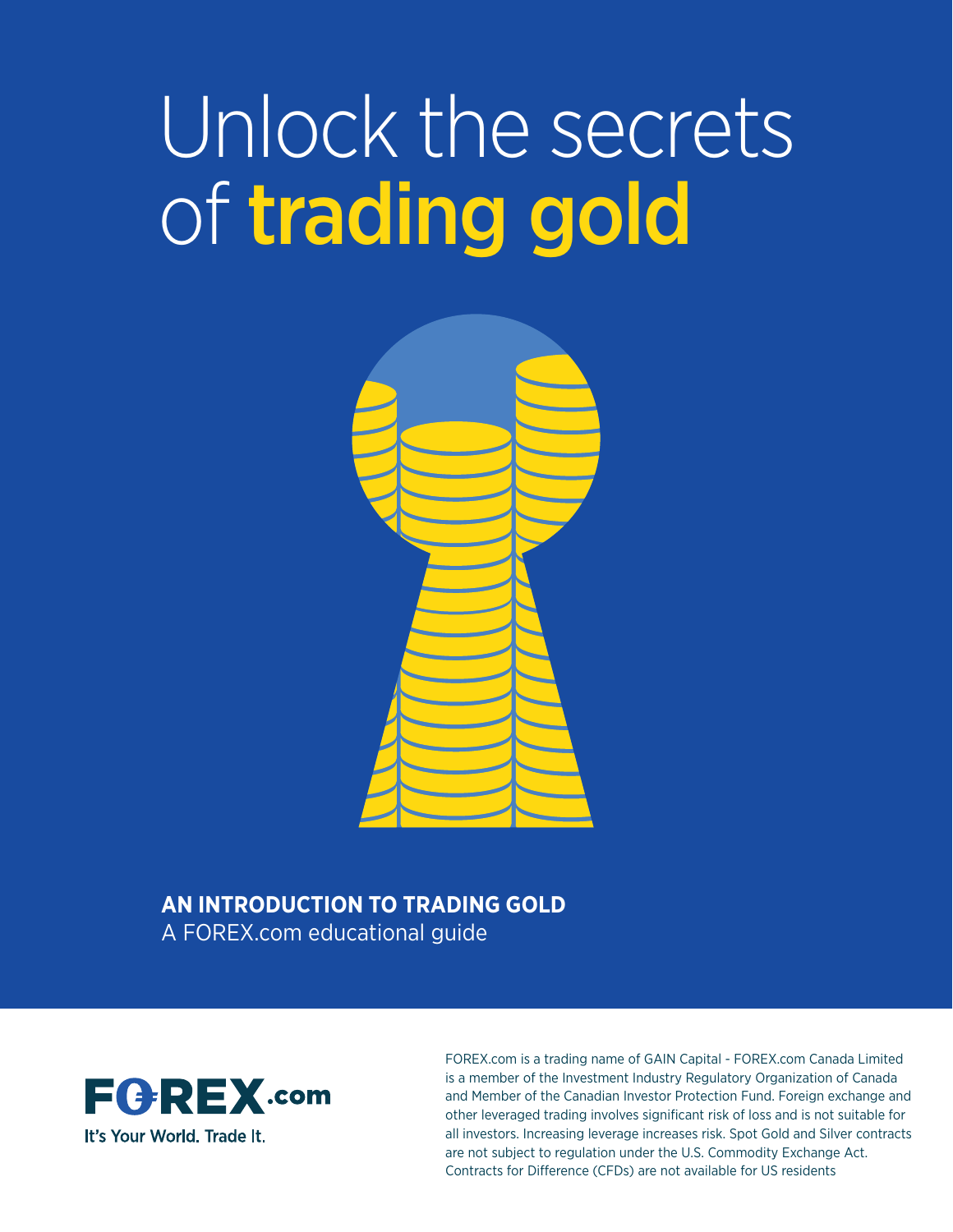# **Contents**

- **1** [So everyone's talking about trading gold.](#page-2-0)  [What is it all about?](#page-2-0)
- **3** [Factors that influence gold's price](#page-4-0)
- **5** [What is the correlation between gold and the U.S. Dollar?](#page-6-0)
- **7** [Gold trading strategies](#page-8-0)
- **11** [Trading gold with FOREX.com](#page-12-0)

Forex trading involves significant risk of loss and is not suitable for all investors. Increasing leverage increases risk.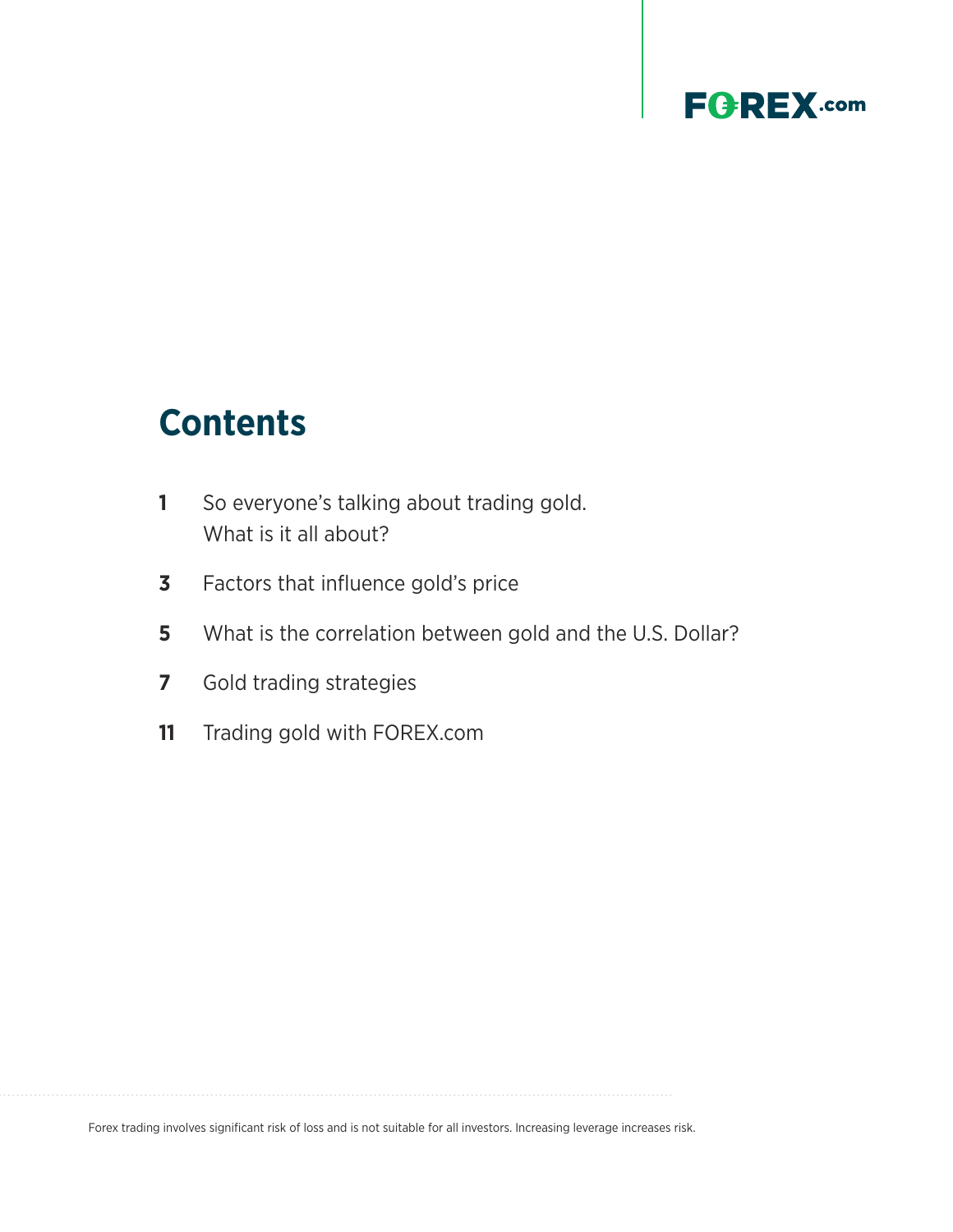

1

<span id="page-2-0"></span>

# **So everyone's talking about trading gold. What is it all about?**

Human beings have long valued and treasured gold for its inherent luster and malleability. In fact, gold has been used in human commerce since the societies of the ancient Middle East over 2,500 years ago, making it the oldest form of money still recognized today. Gold's long track record as a store of value despite wars, natural disasters, and the rise and fall of great empires means that it is generally seen as the ultimate "safe-haven" asset.

The desire for gold is the most universal and deeply rooted commercial instinct ''

Of the human race<br>
Gerald M. Loeb,<br>Founding Partner of E.F. Hutton<sup>1</sup> Gerald M. Loeb,

1 . http://www.nationalgoldgroup.com/history-of-gold-coins/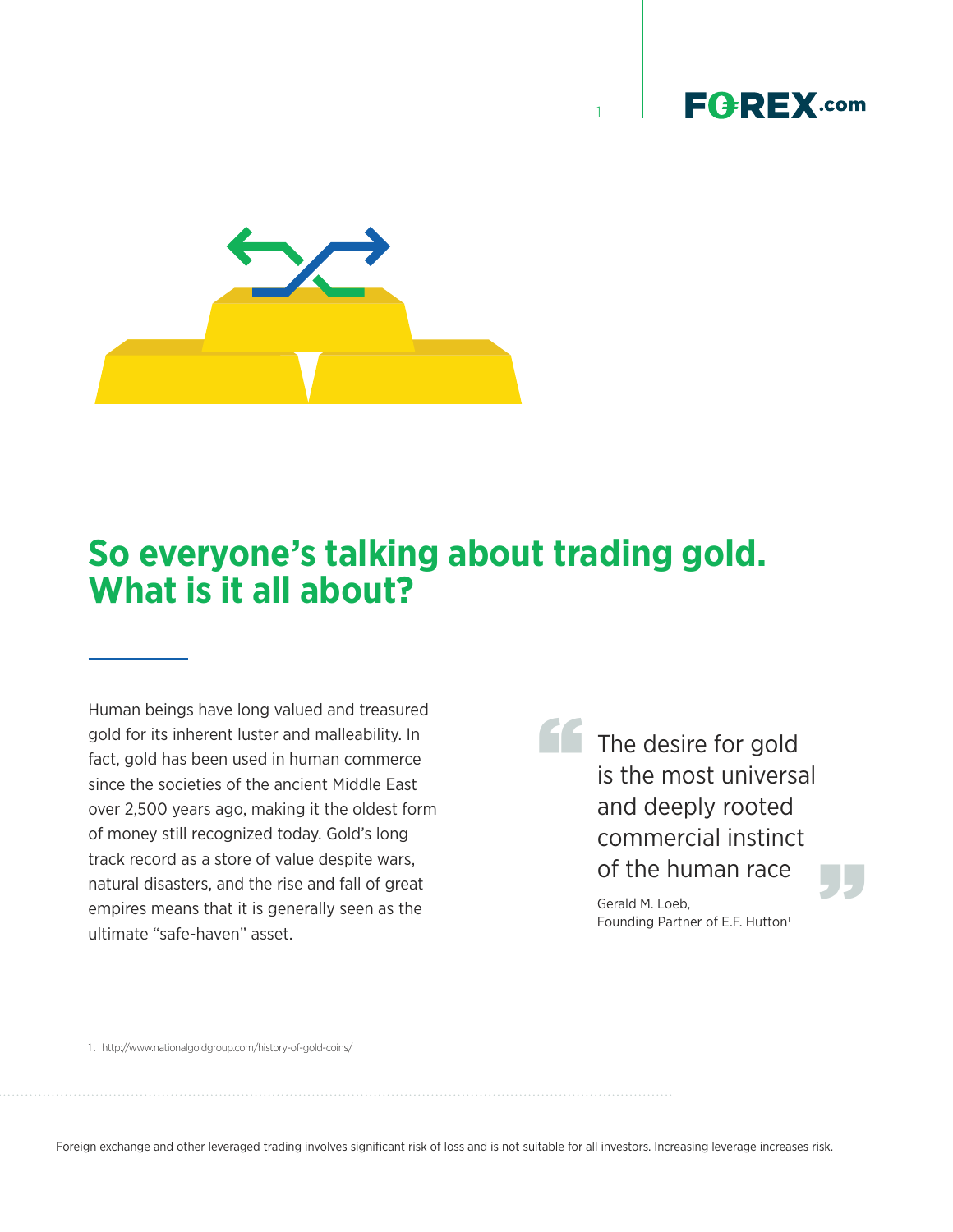



#### Spot gold price in USD in oz

 $\overline{2}$ 



Source: World Gold Council

While gold has generally held its value for centuries, traders' interest has waxed and waned in recent years. From the early 1980s until the early 2000s, there was little interest in trading safehaven gold amidst the strong, stable economic growth and high-flying stock markets. As a result, gold generally consolidated between \$300/oz and \$500/oz for twenty years, from 1982-2002.

Interest in gold grew slowly through the 2000s before exploding with the onset of the Great Financial Crisis in 2008. Gold prices rose in sympathy, hitting an all-time high above \$1900 in late 2011. In this guide, we will discuss the major forces that drive gold prices, along with some ideas for trading strategies and some of the most common methods for trading gold.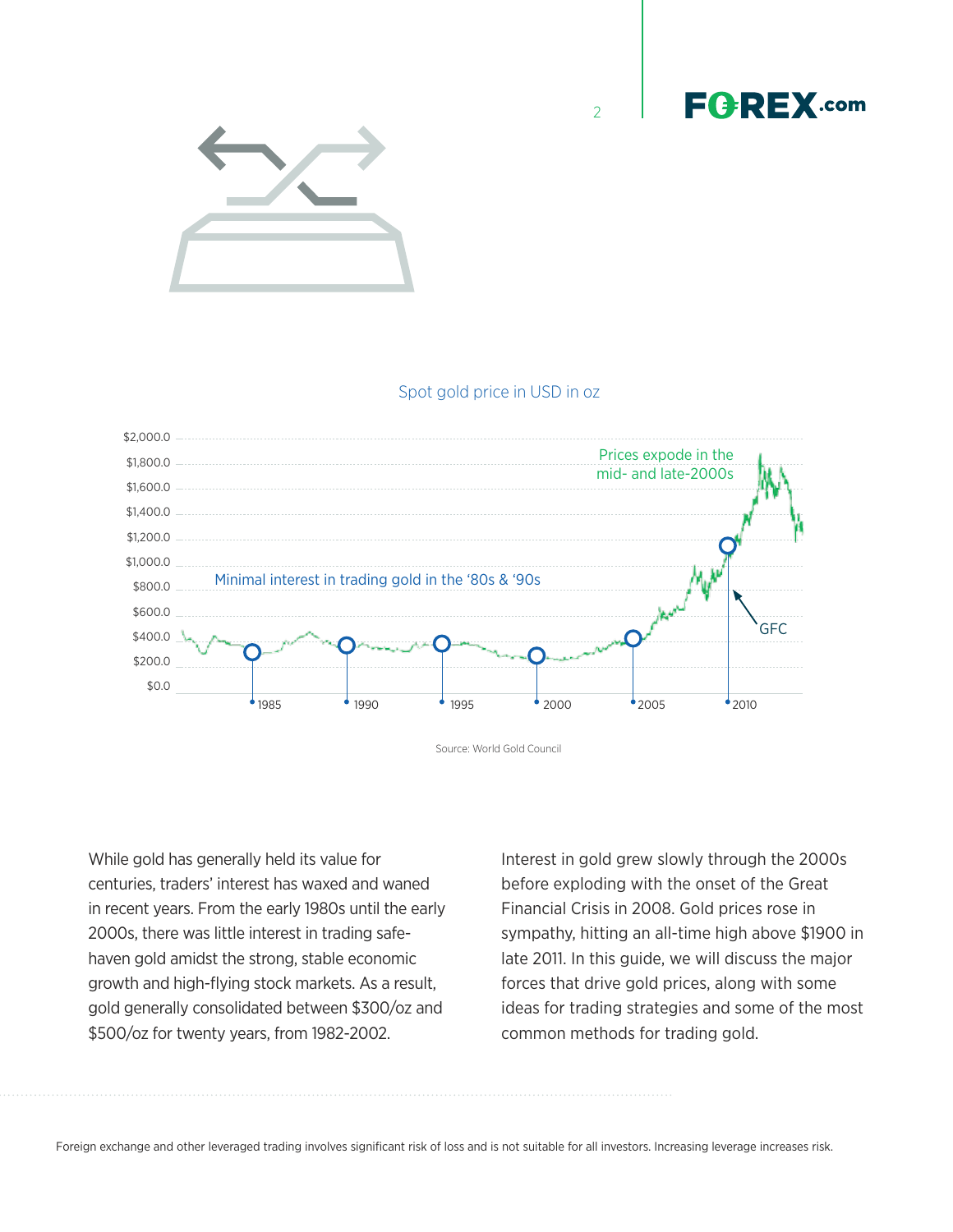<span id="page-4-0"></span>

# **Factors that influence gold's price**

Gold is one of the most difficult financial assets to value. Gold is similar to a currency like the U.S. dollar or the euro because it is durable, portable, uniform across the world, and widely accepted; however, unlike these more commonly traded currencies, gold is not supported by an underlying economy of workers, companies, and infrastructure.

In other ways, gold is more similar to a commodity like oil or corn because it comes from the ground and has standardized physical characteristics. Unlike other commodities, though, the price of gold often fluctuates independently of its industrial supply and demand.



**FGREX.com** 

3

**In fact, only about 10% of the world's gold is used in industry: primarily in electronics, due to its conductivity and anticorrosive properties.** 



**The rest of the world's gold is either made into jewelry or held for investment purposes.**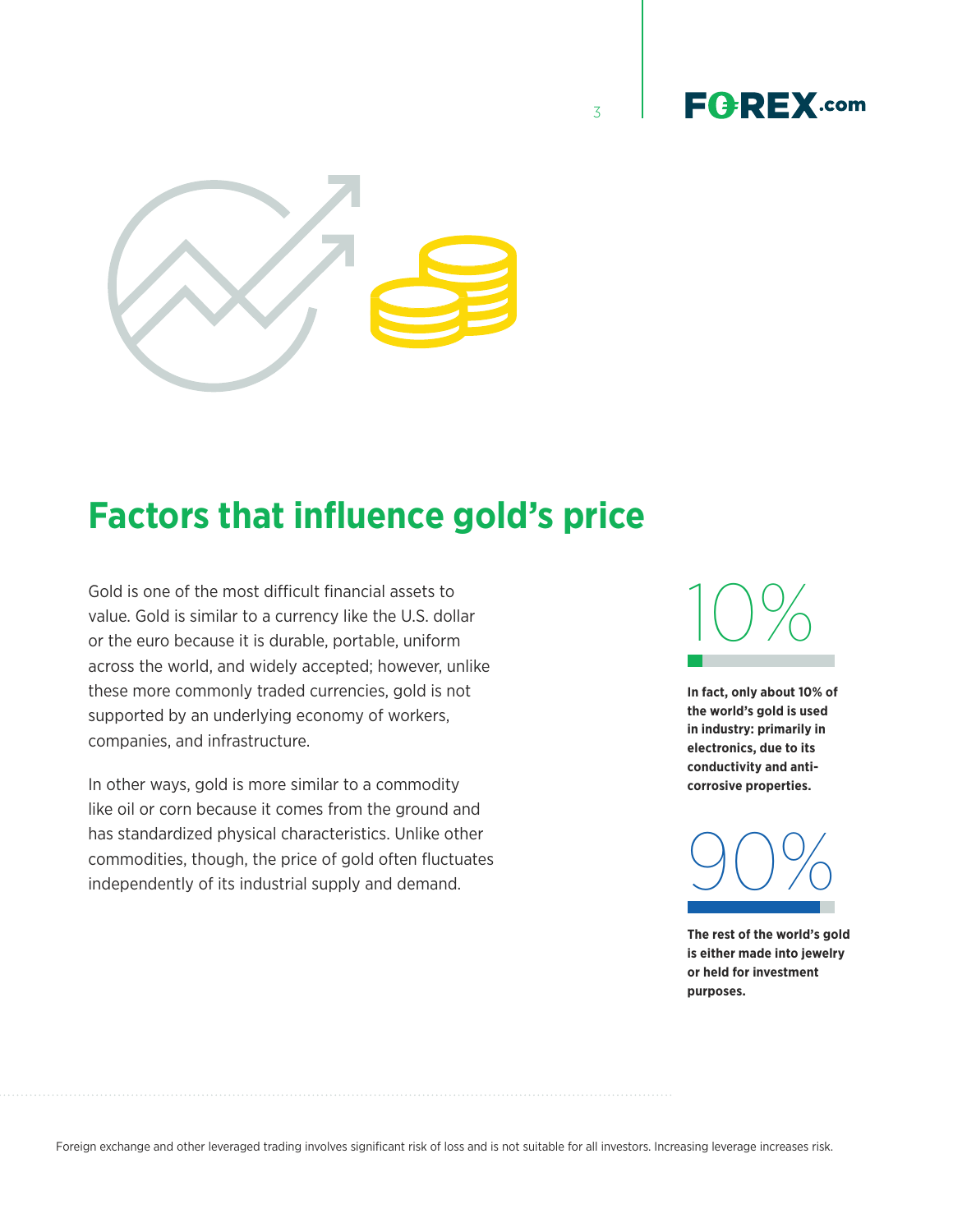Because of this dynamic, the emotions and behaviors of traders tend to drive major trends in the yellow metal. With gold more than any other asset, traders seem to be polarized between diehard "gold bugs" who believe that gold should be worth \$10,000 an ounce because central banks around the world are debasing their currencies and bearish traders who assert that gold is a "barbarous relic" of the past that should be worth closer to \$100. As the chart above shows, the gold bugs' view developed into a bit of a mania back in the mid- and late-2000s, though the more recent drop suggests gold may be losing some of its previous luster.



4

**GOLD AND U.S. INTEREST RATES**

Historically, one of the most reliable determinants of gold's price has been the level of real interest rates, or the interest rate less inflation. If you think about it, this relationship is straightforward.

When real interest rates are low, investment alternatives like cash and bonds tend to provide a low or negative return, pushing investors to seek alternative ways to protect the value of their wealth.

On the other hand, when real interest rates are high, strong returns are possible in cash and bonds and the appeal of holding a yellow metal with few industrial uses diminishes.

One easy way to see a proxy for real interest rates in the United States, the world's largest economy, is to look at the yield on Treasury Inflation Protected Securities (TIPS).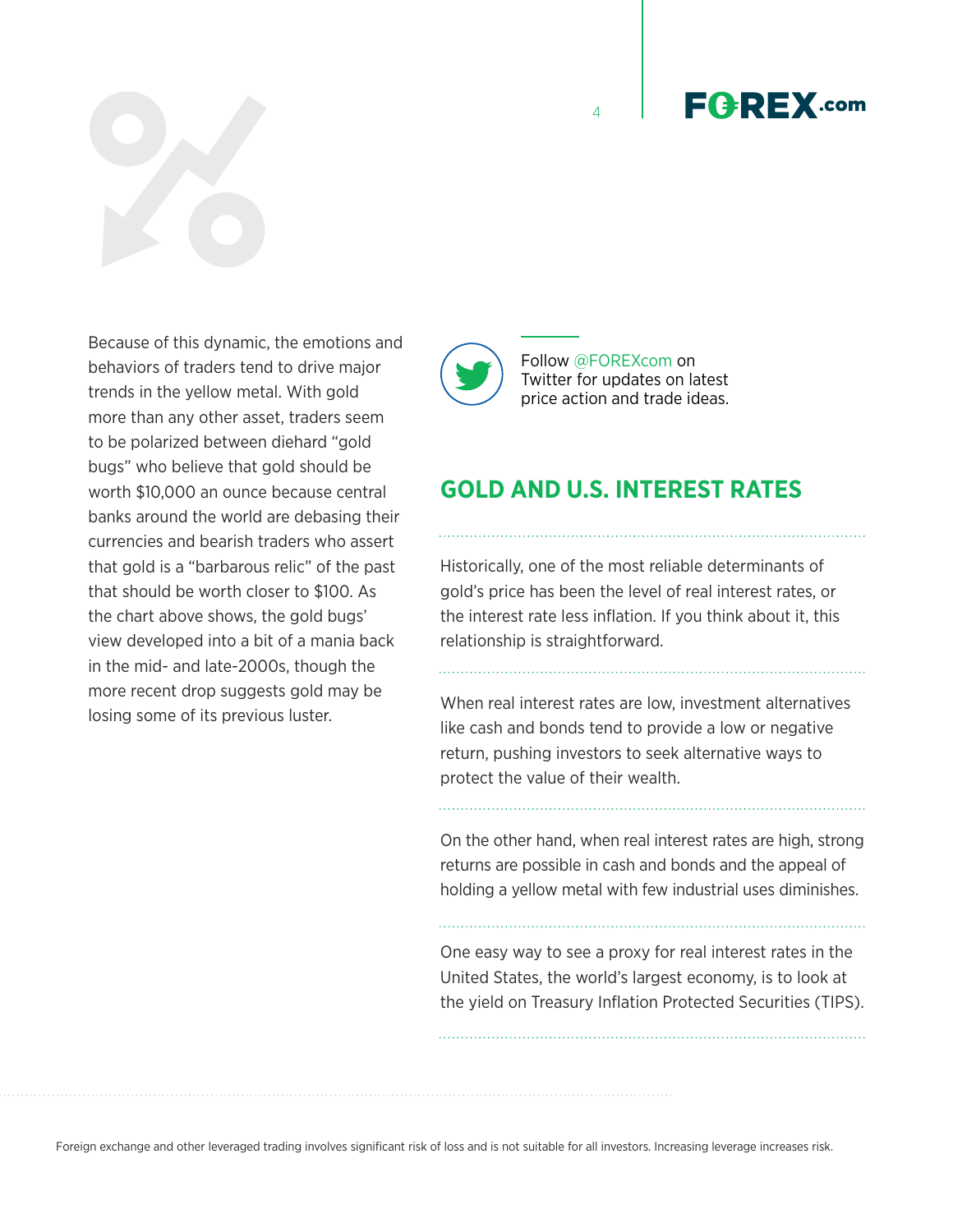

<span id="page-6-0"></span>

# **What is the correlation between gold and the U.S. Dollar?**



One of the biggest points of contention for gold traders is on the true correlation between gold and the U.S. Dollar. Because gold is priced in U.S. Dollars, it would be logical to assume that the two assets are inversely correlated, meaning that the value of gold and the dollar move opposite to one another. In layman's terms, it takes fewer dollars to buy an ounce gold when the value of the dollar rises, and it takes more greenbacks to buy an ounce of gold when the value of those dollars is lower.



5

Unfortunately, this overly simplistic view of the correlation does not hold in all cases. The chart below shows the rolling 100-day correlation coefficient between gold and the U.S. Dollar. The correlation coefficient measures how closely together gold and U.S. dollar have moved over the last 100 days; a reading of 1.0 would show that they moved in perfect lockstep with one another, while a reading of -1.0 would show that their movements have been diametrically opposed.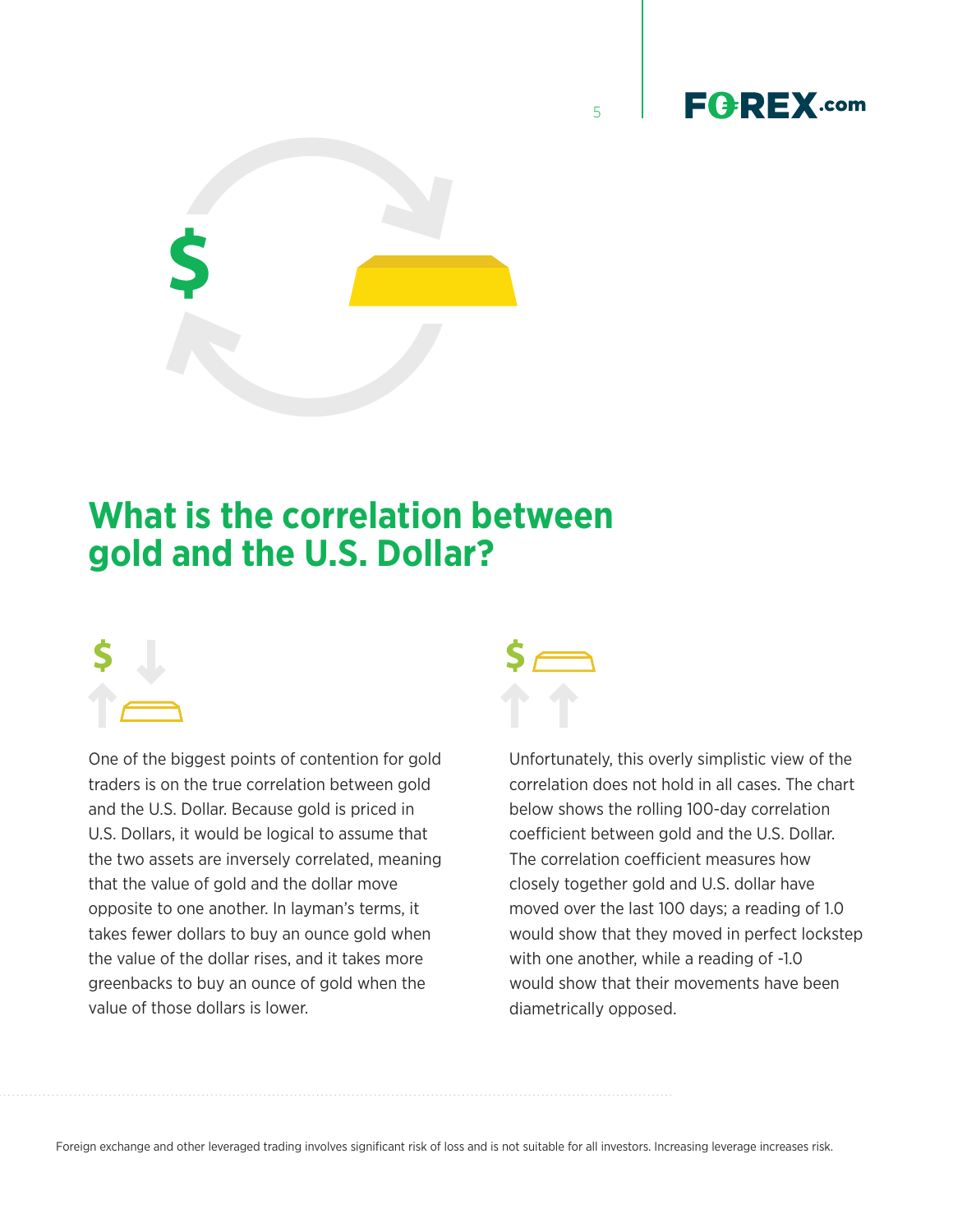As you can see, the correlation is negative the majority of the time, showing that the U.S. Dollar does tend to move opposite to gold.

However, it has also shown a tendency to spike rapidly in periods of financial stress, such as in the depths of the Great Financial Crisis in early 2009 and the end of the first iteration of Quantitative Easing in mid-2010. This is because traders will buy both gold and the U.S. dollar as "safe-haven" assets in periods of uncertainty.

Traders who blithely traded on the assumption that gold and the dollar are inversely correlated would have encountered a couple periods of tough market conditions and likely losing trades over the past few years. Gold's correlation with the U.S. dollar is one crucial piece of the puzzle, but as we noted above, there are many other factors that drive gold's value.

100-Day Rolling Correlation Coeficient Between Gold and U.S. Dollar, 2006-2012







**FGREX.com**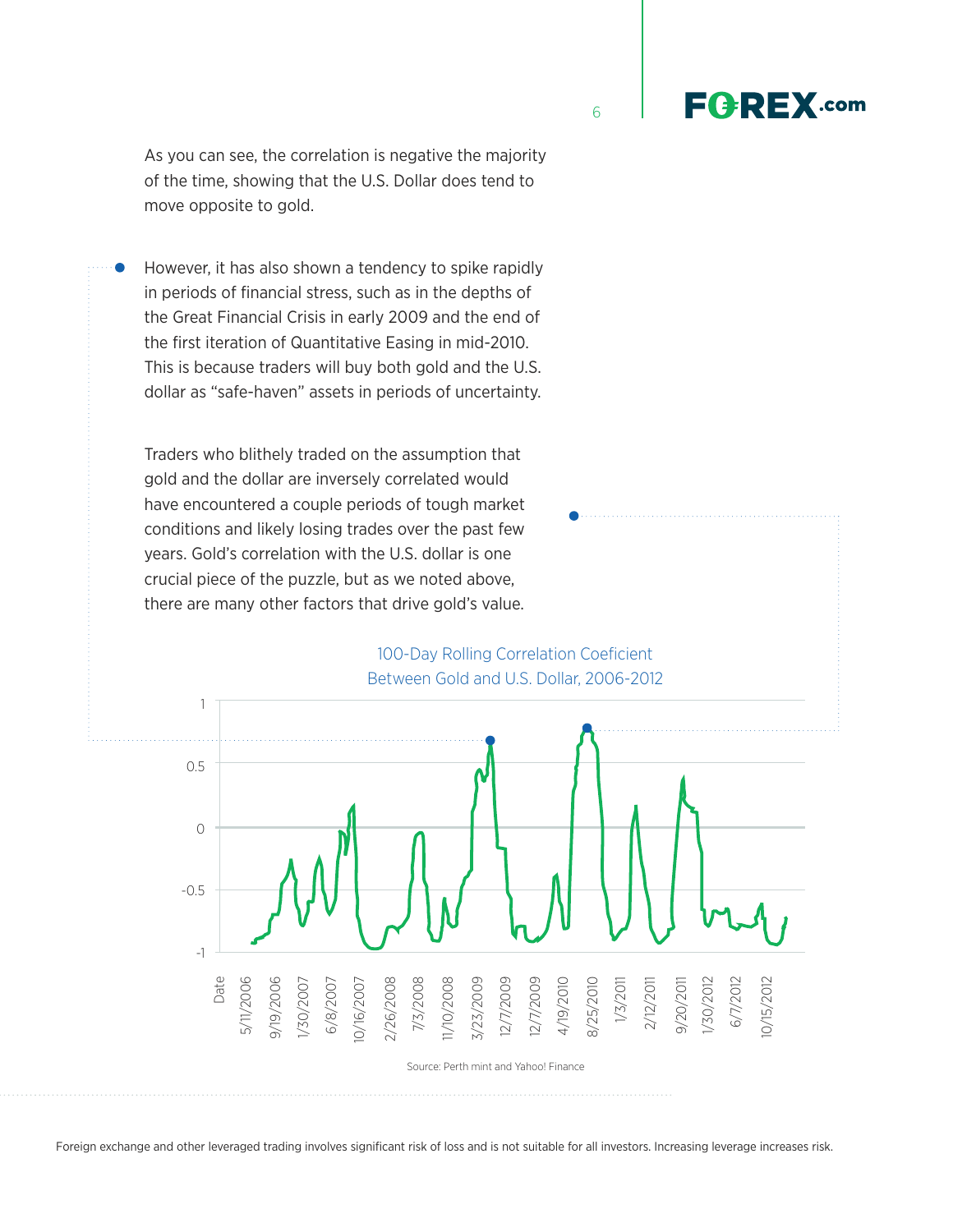<span id="page-8-0"></span>

# **Gold trading strategies**

As with any trading instrument, there is no single "best" way to trade gold. Many traders from other markets have found that the technical trading strategies they employ on other instruments can easily be adapted to the gold market, especially given gold's tendency to form durable trends. For example, many traders have found success adapting strategies based on trend lines, Fibonacci analysis and overbought/oversold oscillators like RSI and Stochastics.

#### **A SAMPLE SHORT-TERM STRATEGY: CATCH THE "MEAT" OF THE TREND WITH A MOVING AVERAGE CROSSOVER**

For short-term traders, a classic way to try to profit from the frequent trends in gold is to use a moving average crossover strategy. In this strategy, a trader would look to buy gold if a shorter-term moving average crossed above a longer-term moving average and sell when the shorter-term moving average crosses below the longer-term average.

Traders differ in their opinions on the "best" timeframes for the two moving averages, but we've found that a 10/60 moving average crossover on the 1hr chart can be a strong combination for shorter-term traders. Historically, these settings have allowed traders to successfully trade the middle portion of a trend, though there is no guarantee of future performance. The chart shows how this strategy could be applied in the gold market:

7

**FGREX.com**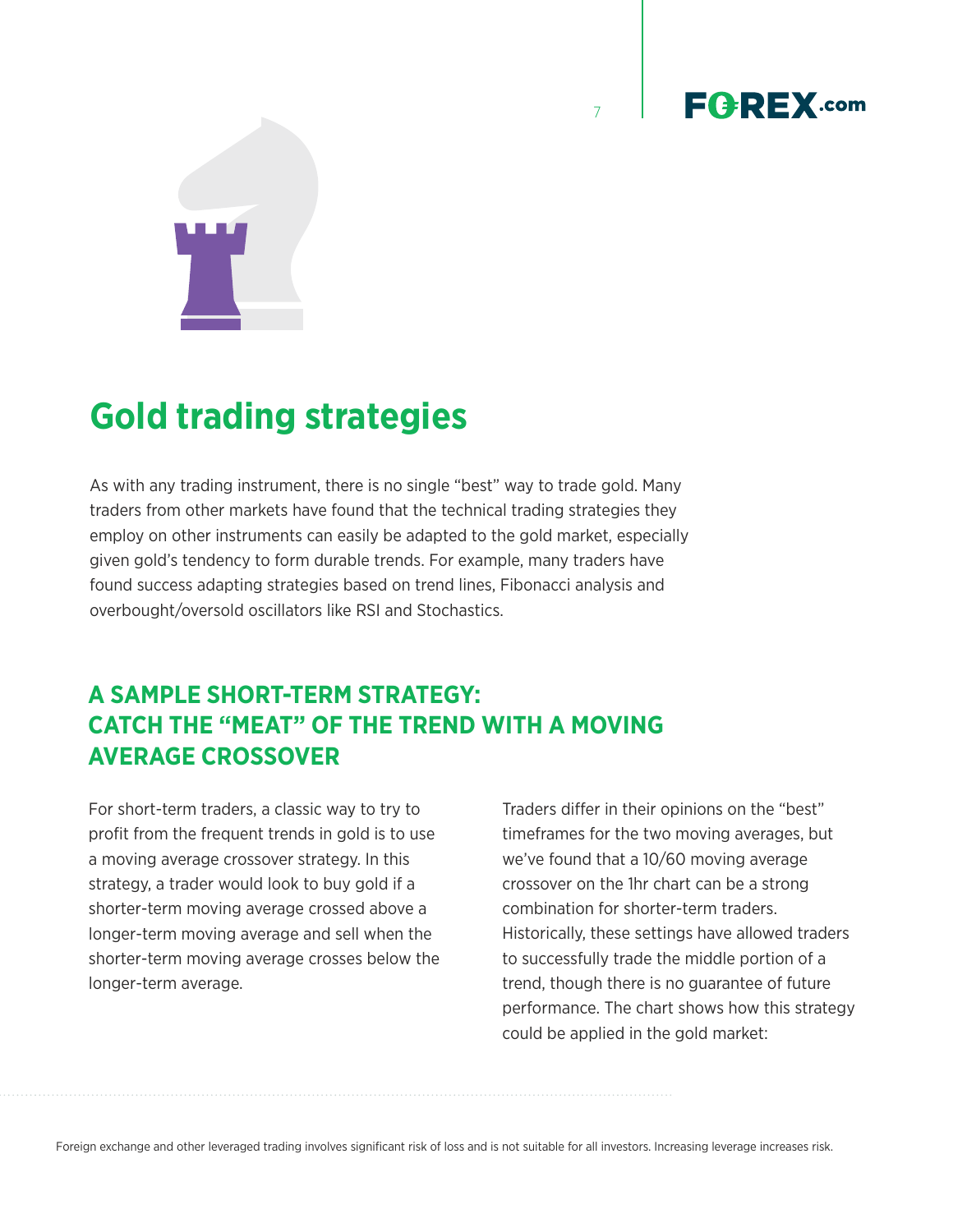8

#### Gold 1hr chart



- At point #1, the shorter-term 10-hour moving average crosses below the longer-term 60-period average, suggesting that traders should enter a sell trade as a bearish trend may be forming. The moving averages do not cross again until point #2 a few days later, after gold has trended down to the upper \$1200s. At point #1, the shorter-term 10-hour moving average<br>
11 After a brief consolidation, gold rallies back into the<br>
1200s, and the trade is closed on the bearish<br>
1300s, and the trade is closed on the bearish<br>
1300s, and the
- At point #2, the initial sell trade is closed for a solid gain and a new buy trade is triggered as the trend shifts back to the topside. **2**

lower \$1300s, and the trade is closed on the bearish moving average cross at point #3. **3**

Like any methodology though, this strategy will produce losing trades as well. In this case, the big spike near point #4 caused the sell trade from #3 to be stopped out for a loss. It's also important to note that the trade must be closed at the market price (near \$1330) when the cross occurred, not the \$1315 level where the two moving averages actually crossed. **4**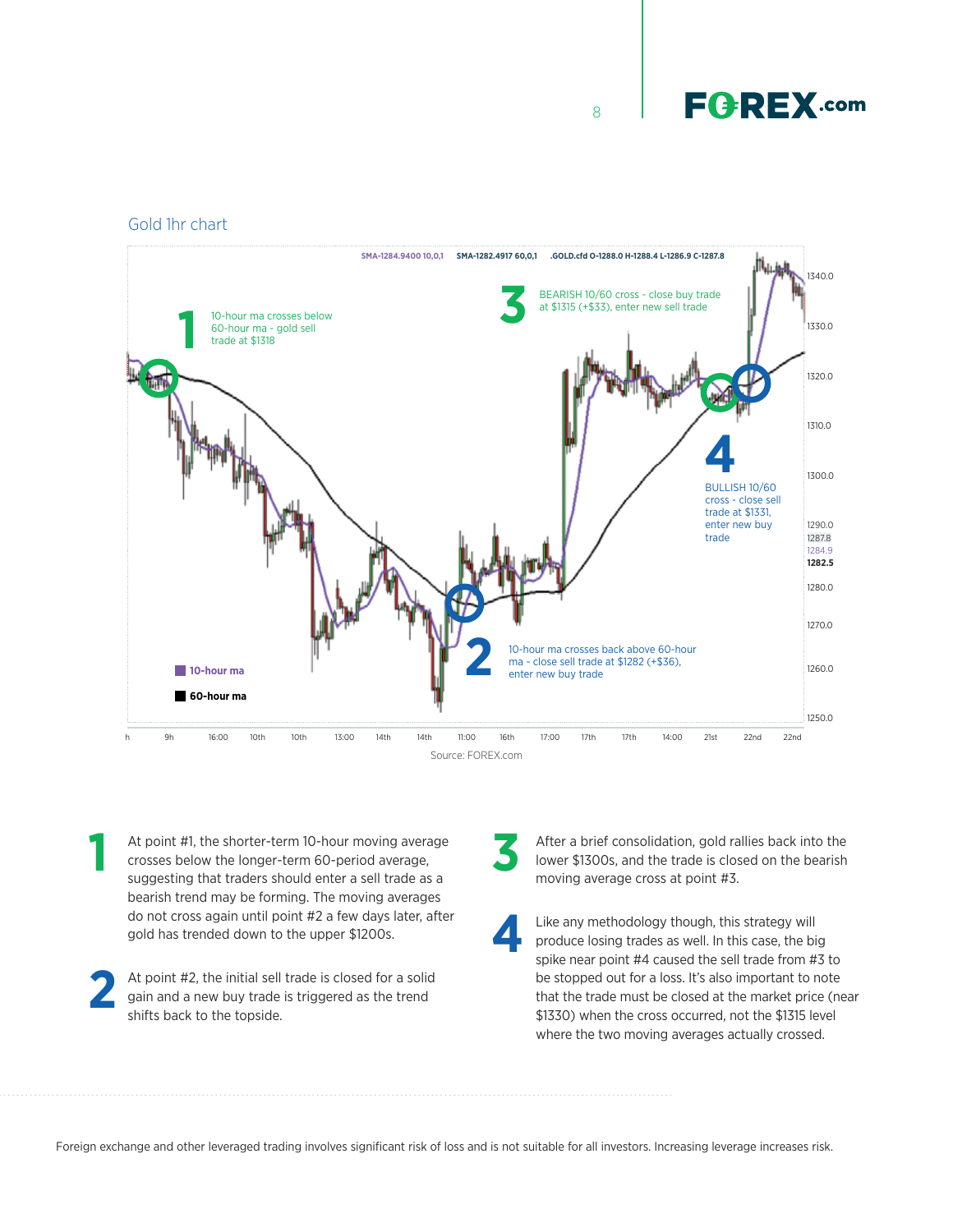9



This simple trading strategy can help traders catch the middle portion of trends in more volatile trading environments like the one highlighted above, but using it when gold is merely consolidating in a range can lead to a series of consecutive losing trades. As a result, traders may want to consider supplementing this strategy with other indicators to improve its long-term profitability.



#### **A SAMPLE LONG-TERM STRATEGY: WATCH THE LEVEL OF REAL INTEREST RATES**

Longer-term position traders and investors can focus more on the fundamentals driving gold's price, such as the level of real interest rates. The chart below shows the relationship between gold prices and the yield on TIPS, a proxy for real interest rates in the United States. The inverse correlation is obvious, but it looks like gold's rally accelerated as real yields dropped below 1% in early 2009. Not surprisingly, a longer-term look at the relationship would reveal that gold prices generally fell in the late 1990s, which were characterized by real yields above the 1% threshold.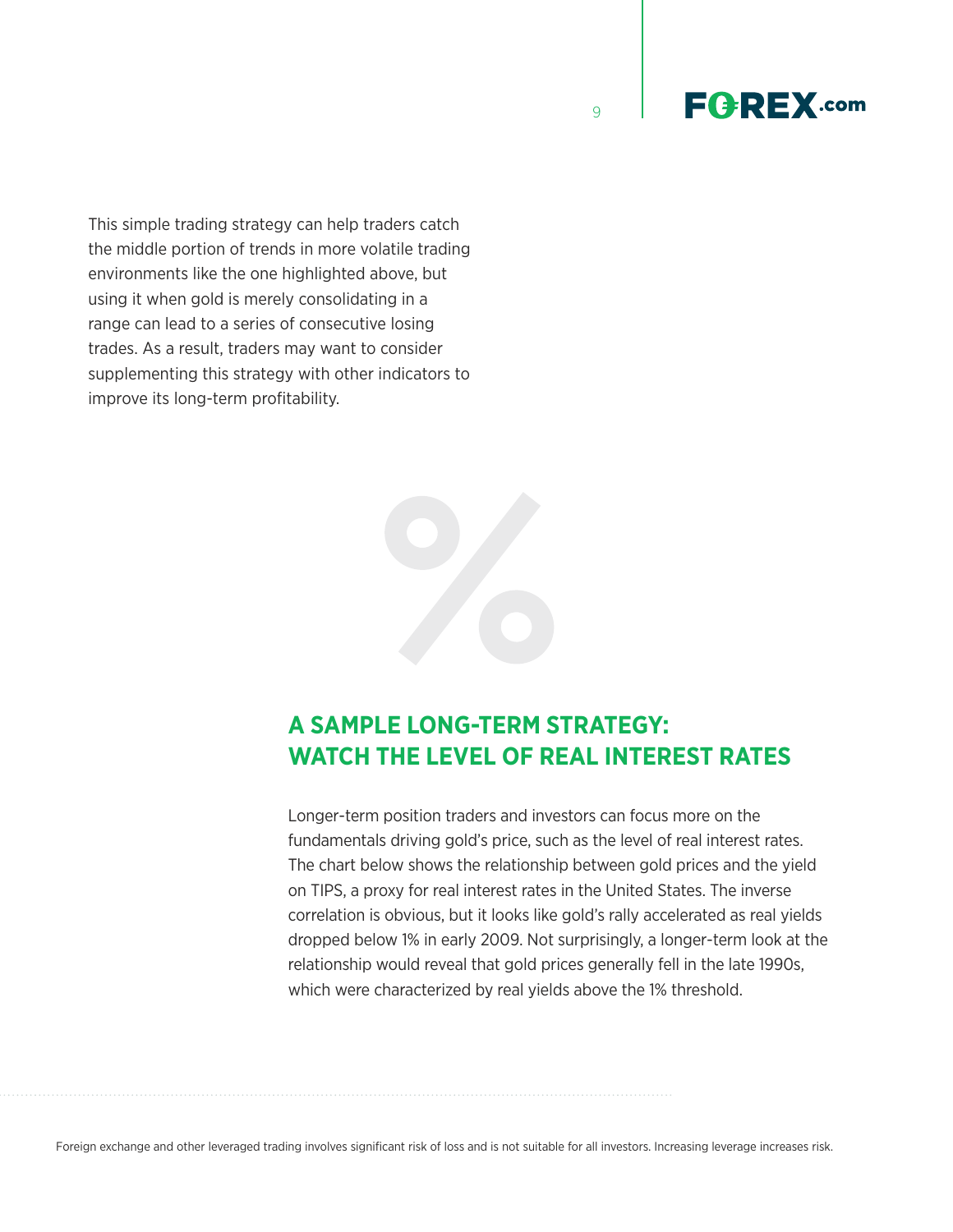

10





#### Gold PRICE vs TIPS YIELD SINCE 2008

Therefore, longer-term traders may want to consider buy opportunities if real yields are below 1%, a level which has historically been supportive of gold prices. Conversely, if real yields rise above 2%, investors may want to focus more on sell trades. Of course, this relationship between real yields and gold prices plays out over longer-term timeframes, so shorter-term gold traders can generally ignore the level of interest rates.

The ability to use a filter based on real interest rates is one of the unique features that traders can use to gain an edge when trading gold, but the trading strategies and opportunities in trading the world's oldest "currency" are truly limitless.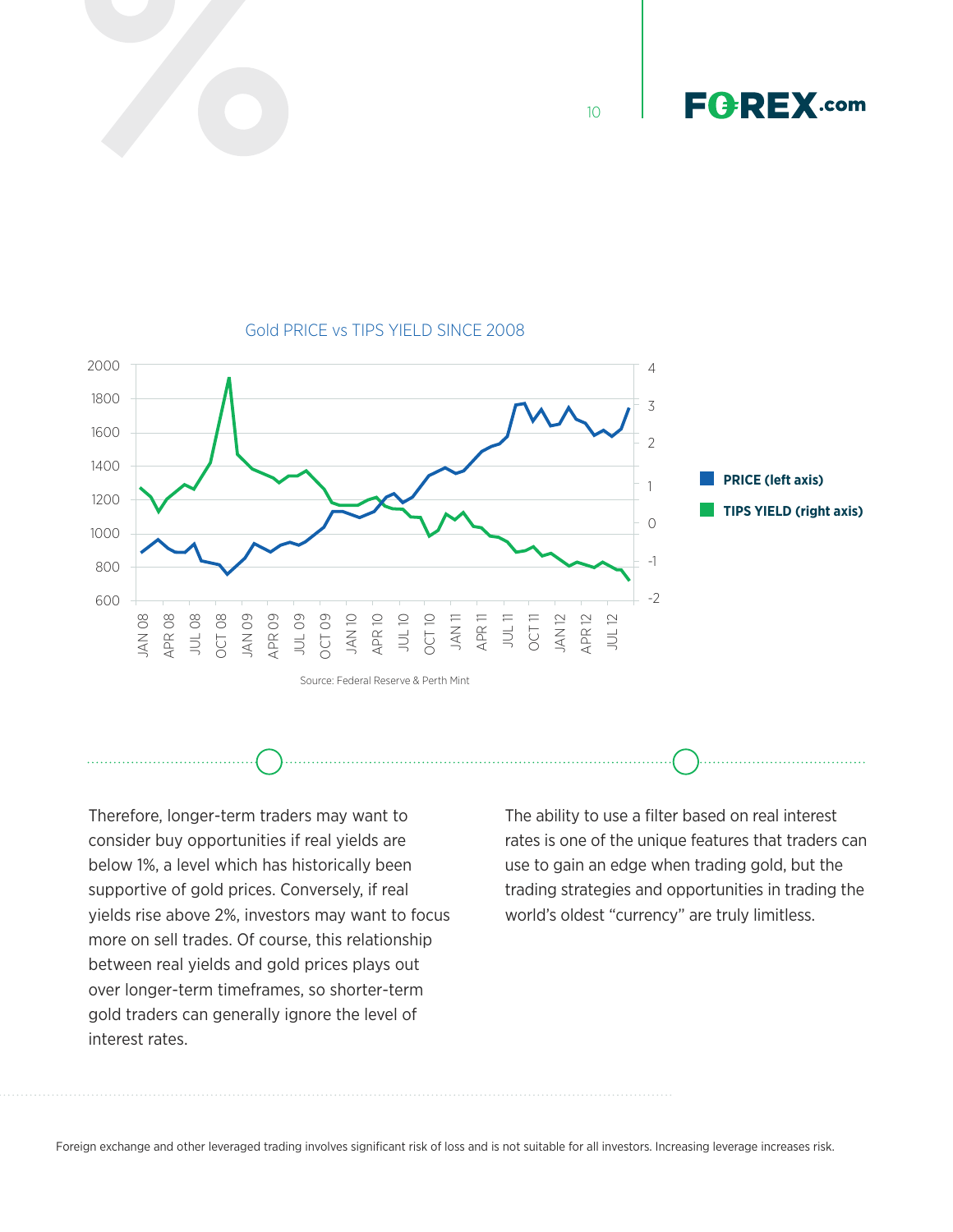

<span id="page-12-0"></span>

# **Trading gold with FOREX.com**

Some investors prefer to take physical possession of gold bullion to ensure that they can access it at will, but that strategy can be prohibitively expensive once additional costs to transport, store, protect, and trade the bullion are accounted for. Instead, some traders focus on trading the current "spot" price of gold, which is based on the price of the most active futures contracts on the COMEX (Commodities Exchange) in New York. Because these futures contracts are actively traded in a central location every single day, they provide the most accurate, up-to-date prices for gold.

FOREX.com's spot trading is based directly on the actual price of gold, not an exchange-traded product like some other products. Gold offers diversification from other commonly traded markets. The inverse correlation with the U.S. dollar was covered at length above, and gold has historically moved independently of stock and bond market prices as well.

However, please be aware that there is no guarantee that it will be correlated in the future and past performance is not indicative of future results. Spot gold and silver trading is available 23 hours a day from 6pm ET Sunday through 5pm ET Friday. Trading is closed from 5pm to 6pm ET daily. Spot gold and silver trading also follow CME holiday closures.

- **Gold is traded on 1:1 margin, or 100% of the contract value.**
- **The minimum lot size for gold is 1 troy ounce.**
- **The symbol for spot gold is XAU/USD.**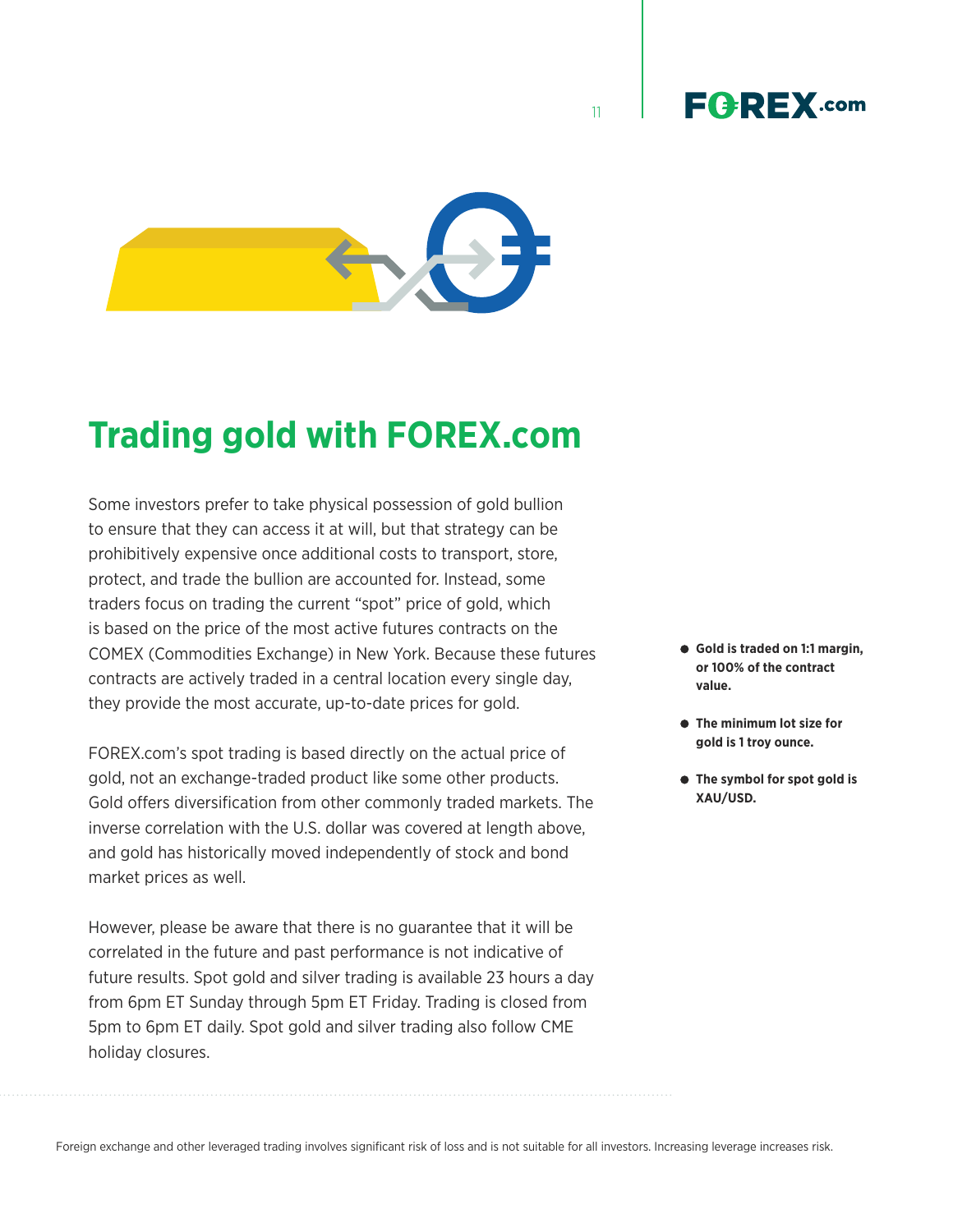



# **Get started with FOREX.com**

#### **OPEN A LIVE ACCOUNT.**



Get access to exclusive market commentary, trade ideas, and technical analysis when you open an account with [FOREX.com.](https://www.forex.com/en-ca/open-an-account) Our application only takes five minutes. **APPLY NOW**

#### **OPEN A PRACTICE ACCOUNT.**



Test your trading strategy and see our competitive pricing with a risk-free practice account. **[PRACTICE NOW](https://www.forex.com/en-ca/open-forextrader-demo-account)**